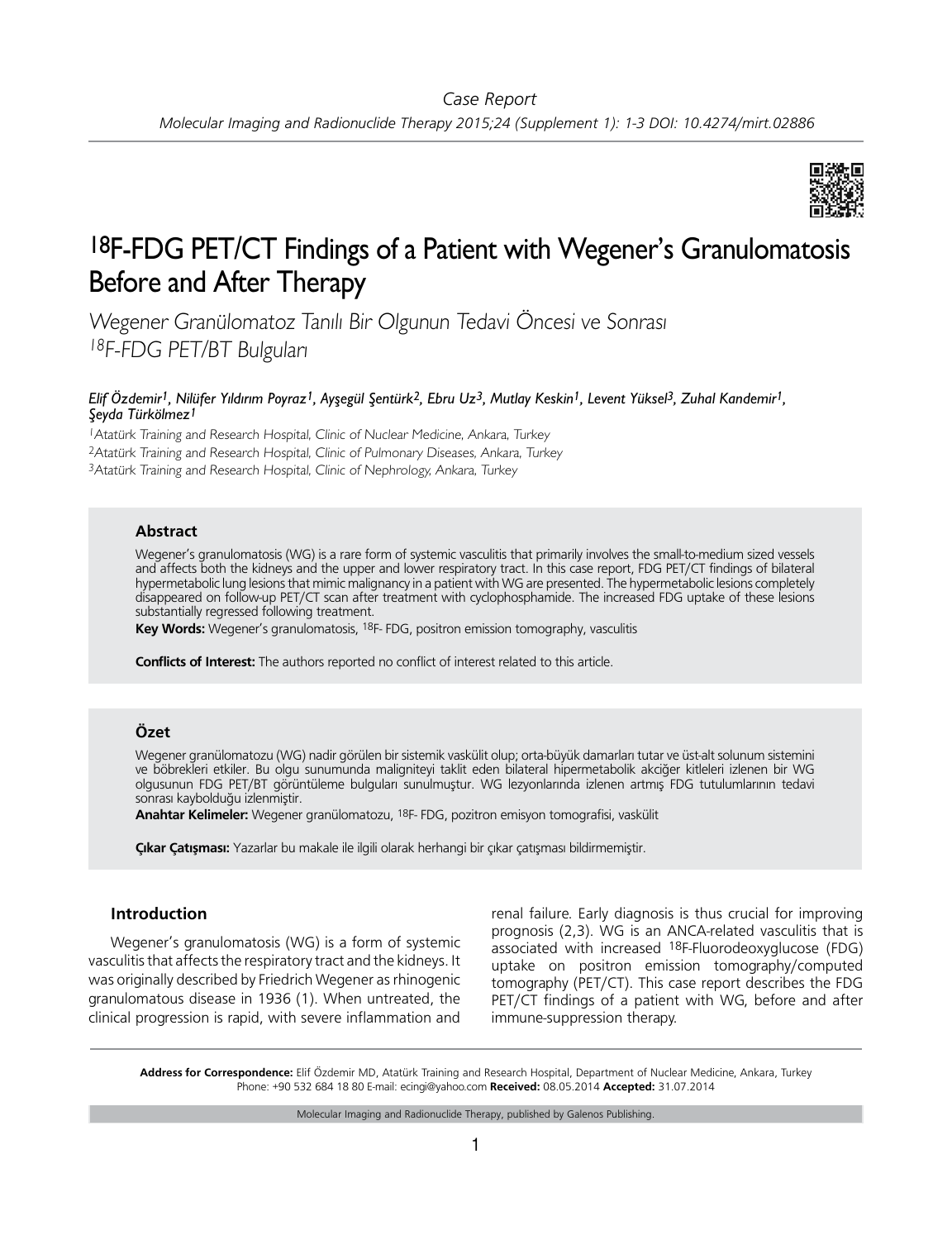#### **Case Report**

A 26-year-old male patient was admitted to the hospital with complaints of dry cough, weight loss, asthenia and back pain for 2 months. His chest X-ray was normal. The thoracic computed tomography (CT) imaging revealed apical soft tissue masses in both lungs, a parenchymal nodule in the right lung and anterior mediastinal, paratracheal and bilateral hilar lymph nodes. His creatinine level was 5.8 mg/dL, while the remaining biochemical tests were within normal limits.

Immunological tests were normal except for Antineutrophil cytoplasmic antibodies, with a positive cytoplasm pattern (C-ANCA) test. Endobronchial ultrasonography guided biopsy of the paratracheal lymph node that was evident on CT, revealed intense lymphocyte infiltration without atypical cells. The patient was readmitted within a couple of days due to fever, malaise and ankle swelling. A tru-cut transthoracic biopsy (TTB) was inconclusive and the patient underwent FDG PET/CT imaging with the presumptive diagnosis of lung cancer.

There was evidence of increased FDG uptake at the 50x45x33 mm in size, centrally hypometabolic, irregular mass that was located at the apex of the right lung (SUVmax: 10.2), and at the 41x24x21 mm lesion with similar characteristics located at the apicoposterior segment of the left upper lung lobe (SUVmax: 10.1).

In addition, a parenchymal lesion at the apicoposterior segment of right upper lung lobe that measured 16 mm in size showed increased FDG uptake (SUVmax: 4.06). There were hypermetabolic lymph nodes (SUVmax: 5.7) at the anterior mediastinal, right paratracheal, prevertebral and bilateral hilar sites, the largest being 12 mm in size (Figure 1). The findings were regarded as likely to be malignant. A repeat TTB of the right lung lesion was compatible with necrotizing granulomatous vasculitis. Together with the positive test for C-ANCA, this finding led to the diagnosis of WG without upper respiratory tract involvement. Our patient was successfully treated with plasmapheresis, steroids, and cyclophosphamide (CPA) therapy. He was discharged with a schedule of ongoing treatment. Upon 6 cycles of cyclophosphamide therapy, a follow-up PET/ CT imaging was undertaken, which revealed that both the hypermetabolic lung lesions and hypermetabolic lymph nodes completely resolved, consistent with response to therapy (Figure 2).

#### **Literature Review and Discussion**

WG is a rarely encountered form of vasculitis that involves the respiratory tract and the kidneys. It may be associated with increased FDG uptake similar to large vessel vasculitic syndromes such as Takayasu arteritis and giant cell arteritis (4,5,6). Oral CPA and glucocorticoids are recommended as first-line therapy in WG and lead to complete resolution in nearly 75% of cases (7).

FDG PET/CT imaging is widely utilized for the differential diagnosis of benign and malignant pulmonary nodules (8). Despite a high level of clinical precision, infectious and inflammatory processes may lead to false positive findings on FDG PET/CT. WG should be kept in mind in the differential diagnosis of hypermetabolic lung lesions. Neither PET nor CT findings are specific for WG (9,10).

There are several case reports and series regarding the use of FDG PET/CT in WG (5,11,12,13,14,15,16). In a report of 8 patients by Ito et al., WG lesions of the upper respiratory tract and lung were more clearly detected by



Figure 1. Axial CT (in lung window; A, D), PET (B, E), and fused PET/CT images (C, F) and coronal CT (in mediastinal window; G), PET (H) and fused PET/CT (I) images revealed increased <sup>18</sup>F-FDG uptake at bilateral apical masses and a distinct parenchymal lesion at apicoposterior segment of the right lung



**Figure 2.** MIP FDG PET/CT images before (A) and seven months after treatment (B) showed markedly increased FDG uptake mimicking malignancy in pulmonary lesions at the upper lobes of both lungs, mediastinal and bilateral hilar lymph nodes before treatment (A) and no uptake at these sites on follow-up PET/CT after treatment (B)